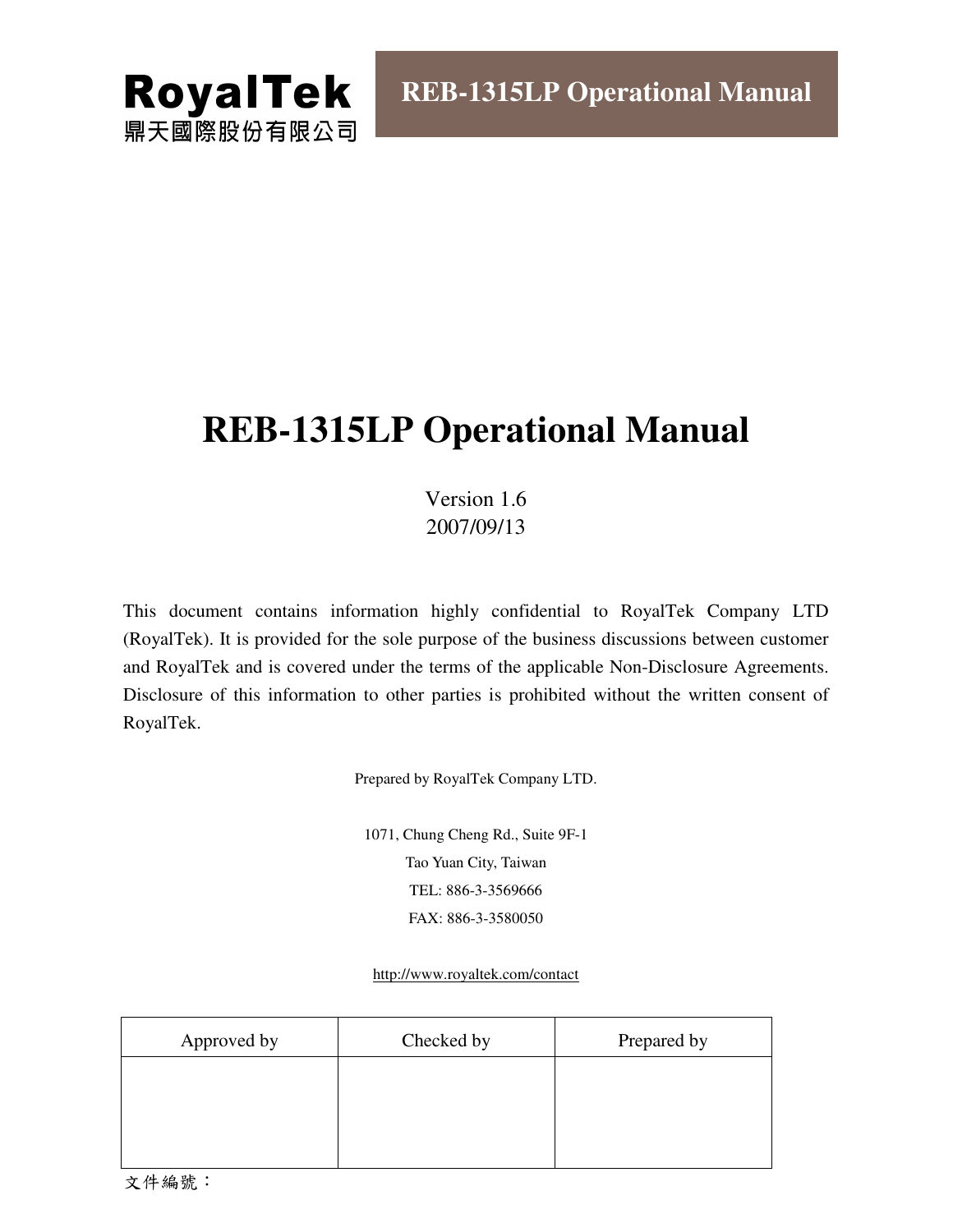

# **Content**

|                                                    | 18 |
|----------------------------------------------------|----|
|                                                    |    |
| 4. Package Specification and Order Information  23 |    |
|                                                    |    |
|                                                    | 24 |
|                                                    | 24 |
|                                                    |    |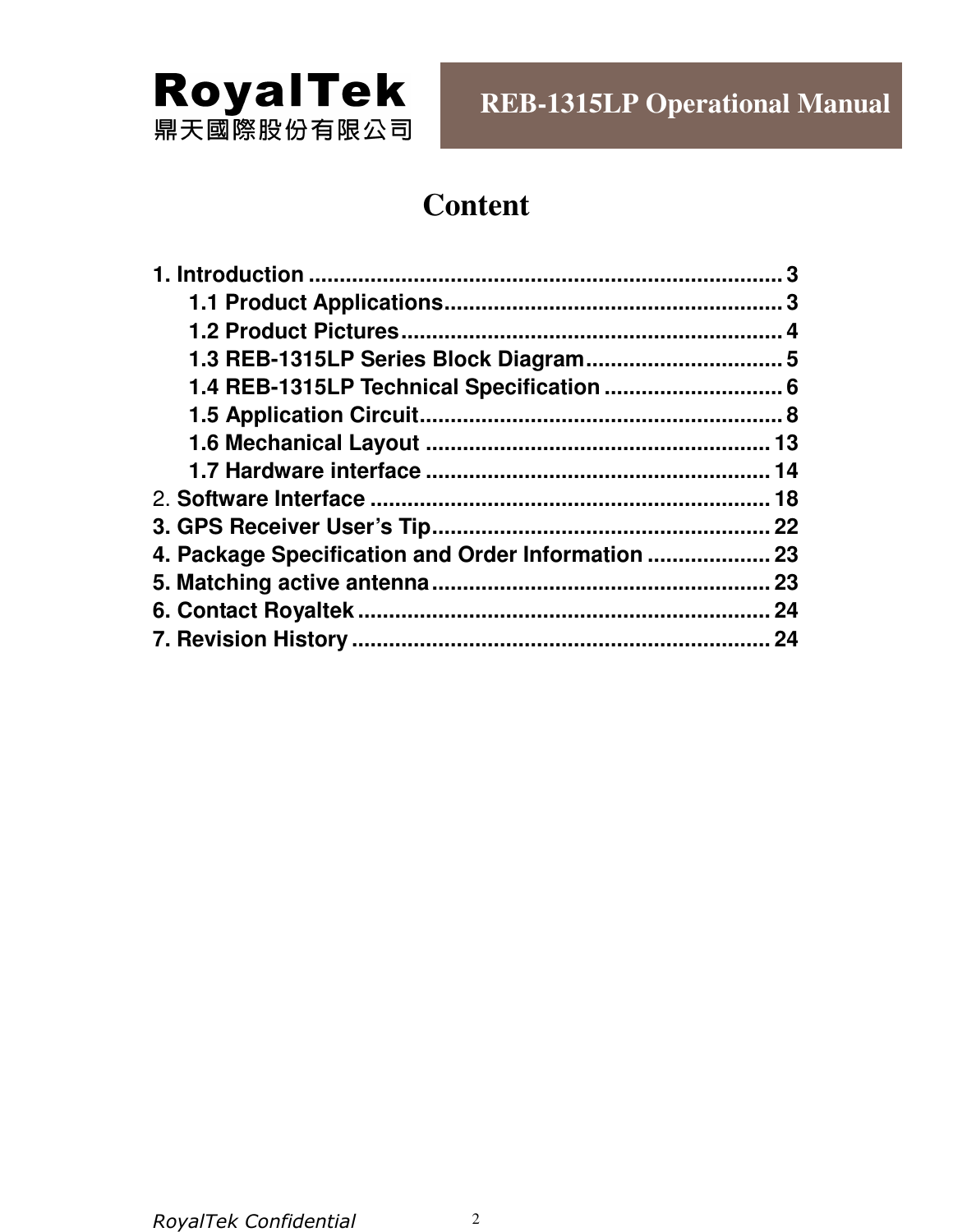# **RoyalTek** 鼎天國際股份有限公司

## **1. Introduction**

RoyalTek REB-1315LP small form factor board is the newest generation of RoyalTek GPS module. The module is powered by latest SiRF Star III single chip and RoyalTek proprietary navigation technology that provides you with stable and accurate navigation data. The smallest form factor and miniature design is the best choice to be embedded in a device such as portable navigation device, personal locator, speed camera detector and vehicle locator.

#### **Product Features**

- $\diamond$  20 parallel channels
- $\diamond$  SMT type with stamp holes
- $\div$  TCXO design
- $\div$  0.1 second reacquisition time
- $\Diamond$  Small form factor with embedded SiRF Star III single chip technology.
- $\Diamond$  NMEA-0183 compliant protocol/ customize protocol
- $\Diamond$  Enhanced algorithm for navigation stability
- $\Diamond$  Excellent sensitivity for urban canyon and foliage environments.
- DGPS (WAAS, EGNOS ) support
- $\Diamond$  Auto recovery while RTC crashes
- $\Diamond$  Build-in LNA and saw filter

## **1.1 Product Applications**

- $\Diamond$  Automotive navigation
- $\Diamond$  Personal positioning and navigation
- $\Diamond$  Marine navigation
- $\Diamond$  Timing application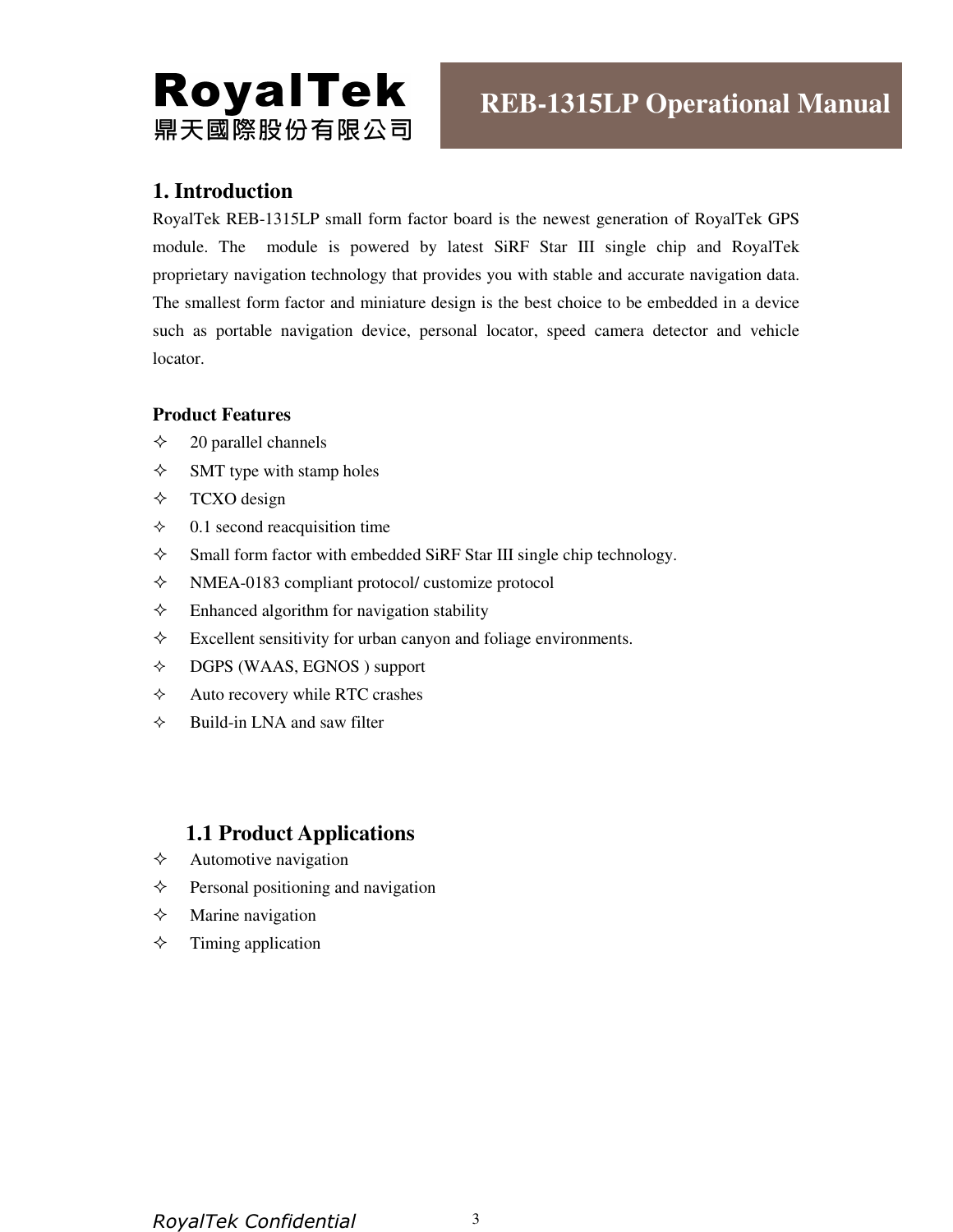

## **1.2 Product Pictures (1) REB-1315LP**



#### **(2) REB-1315LP Interface board**



**The interface board pin definition** 

#### **RoyalTek Evaluation Kit REV-2000 for REB-1315LP**

(Please refer to RoyalTek Evaluation Kit REV-2000 for REB-1315LP Operational Manual for more information)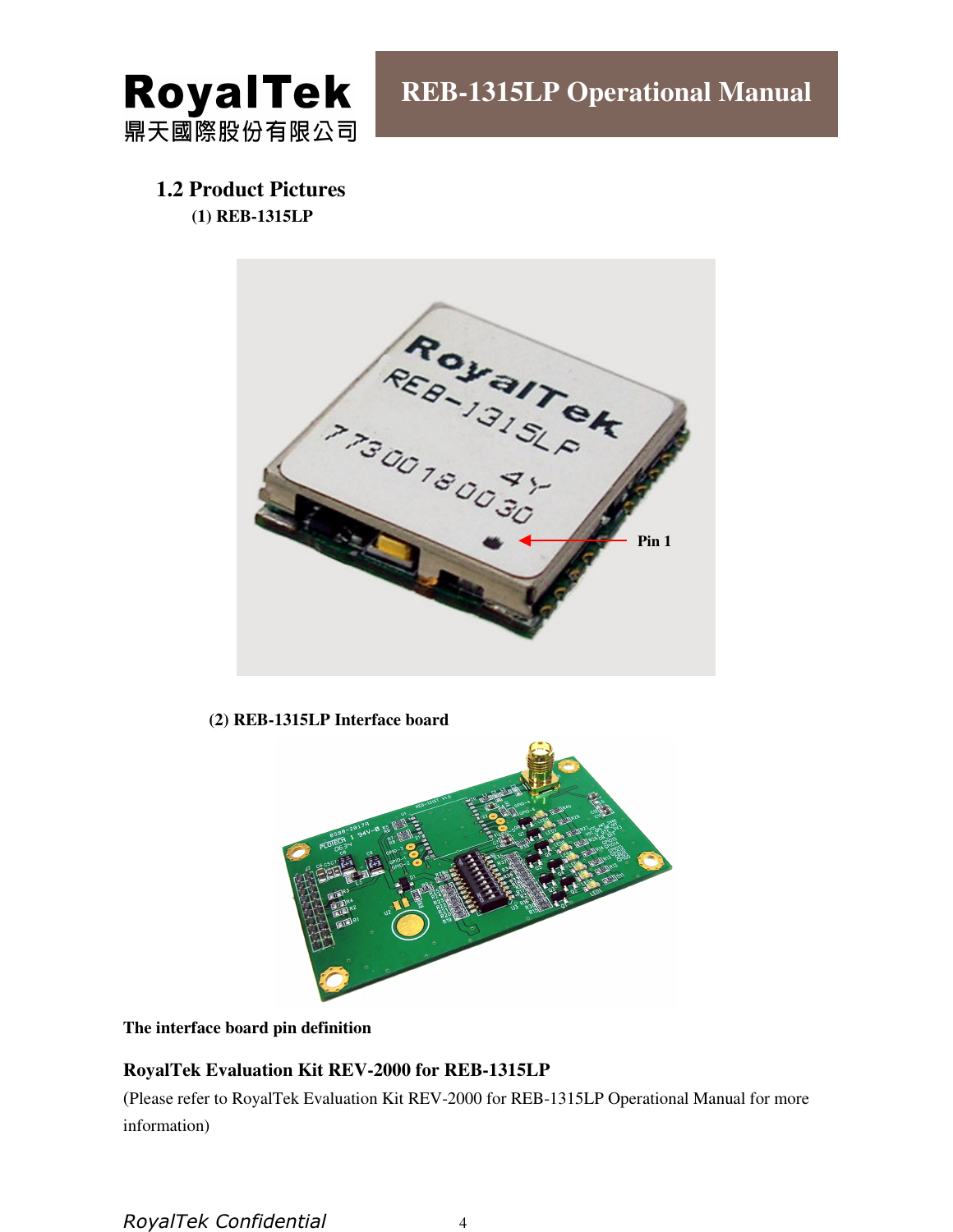

### **1.3 REB-1315LP Series Block Diagram**

#### **System block diagram description:**

- a. External antenna.
- b. 4 Mega bits flash memory.
- c. 22 pin I/O pin.

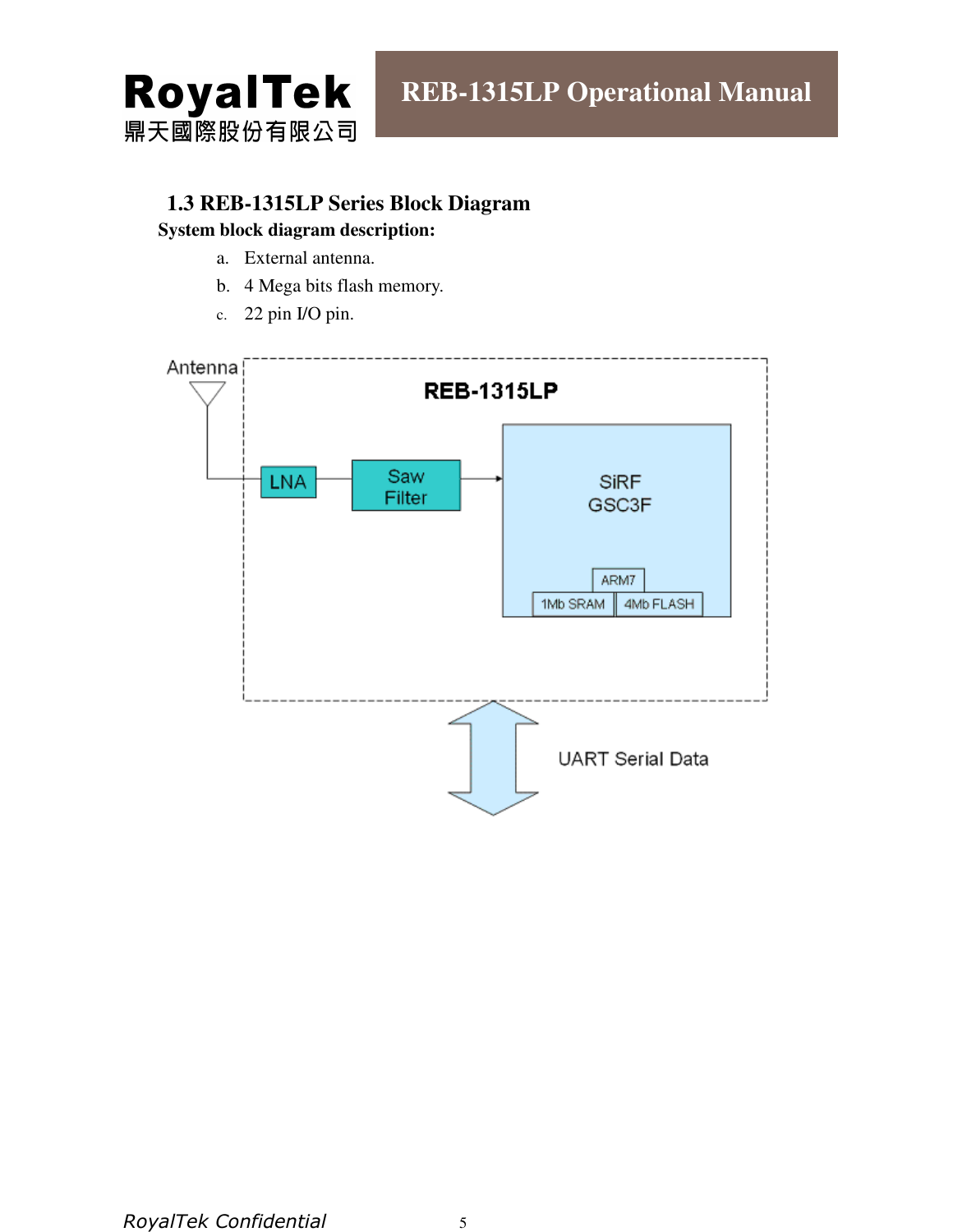

# **1.4 REB-1315LP Technical Specification**

## **Impedance**:**50**Ω

| N <sub>o</sub> | Function                   | Specification                                                |
|----------------|----------------------------|--------------------------------------------------------------|
|                | <b>GPS</b> receiver        |                                                              |
| $\mathbf{1}$   | Chipset                    | SiRF Star III, GSC3f/LP<br>(Digital, RF in a single package) |
| $\overline{2}$ | Frequency                  | L1 1575.42MHz.                                               |
| 3              | Code                       | C.A. Code.                                                   |
| $\overline{4}$ | Channels                   | 20 parallel                                                  |
| 5              | <b>Chipset Sensitivity</b> | $-159dBm$                                                    |
| 6              | Chipset cold start         | 35 sec @ open sky (avg.)                                     |
| 7              | Chipset warm start         | 35 sec @ open sky (avg.)                                     |
| 8              | Chipset hot start          | 1 sec @ open sky (avg.)                                      |
| 9              | Reacquisition              | 0.1sec typical                                               |
| 10             | Position accuracy          | 10 meters at 2D RMS.                                         |
| 11             | Maximum altitude           | 18000 m                                                      |
| 12             | Maximum velocity           | $514 \text{ m/s}$                                            |
| 13             | Trickle power mode         | Duty cycle $\leq 34\%$ . (Variable)                          |
| 14             | Update rate                | Continuous operation: 1Hz                                    |
| 15             | Testability                | It shall be able to be tested by SiRF testmode 4 and         |
|                |                            | single channel simulator.                                    |
| 16             | Protocol setup             | It shall store the protocol setup in the SRAM memory.        |
| 17             | <b>DGPS</b>                | WAAS, EGNOS                                                  |
| Interface      |                            |                                                              |
| 18             | <b>LNA</b>                 | 15dB Gain. (Typical)                                         |
| 19             | I/O Pin                    | 22pin                                                        |
|                | Mechanical requirements    |                                                              |
| 20             | Weight                     | $\leq 3.5g$                                                  |
|                | Power consumption          |                                                              |
| 21             | Vcc                        | DC $3.3 \pm 5\%$                                             |
| 22             | Current                    | GPS :                                                        |
|                |                            | Typ. 48mA@3.3V (Avg Acquisition w/o ext. Antenna)            |
|                |                            | Typ. 45mA@3.3V (tracking w/o ext. Antenna)                   |
|                |                            | Typ. 12mA@3.3V (Standby mode w/o ext. Antenna)               |
|                | Environment                |                                                              |
| 23             | Operating temperature      | -40 ~ $85^{\circ}$ C                                         |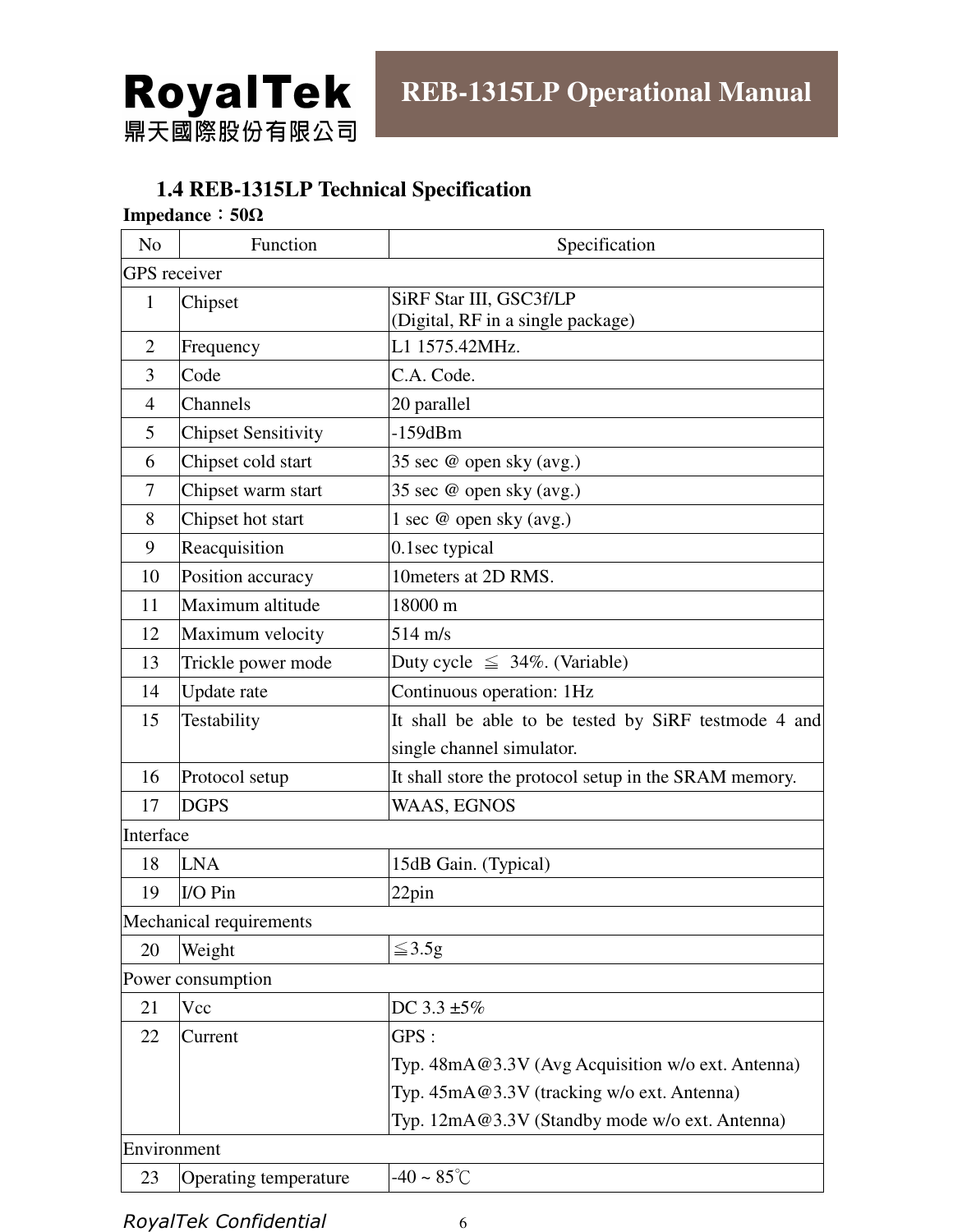

| 14<br>$\sim$ $\cdot$ | .<br>Humidity | 95%<br>$=$ |
|----------------------|---------------|------------|
|                      |               |            |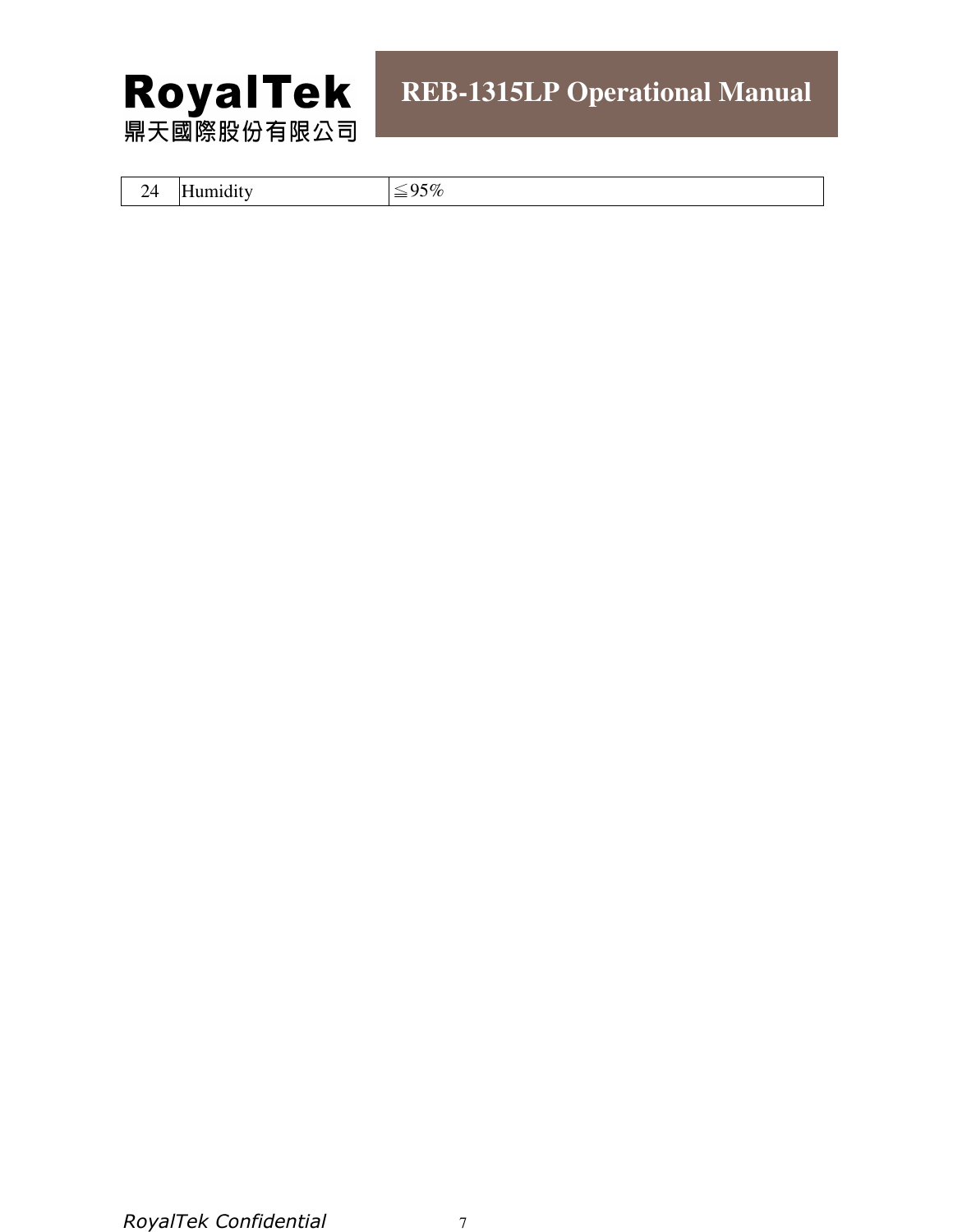

# **1.5 Application Circuit**

Reference schematic:

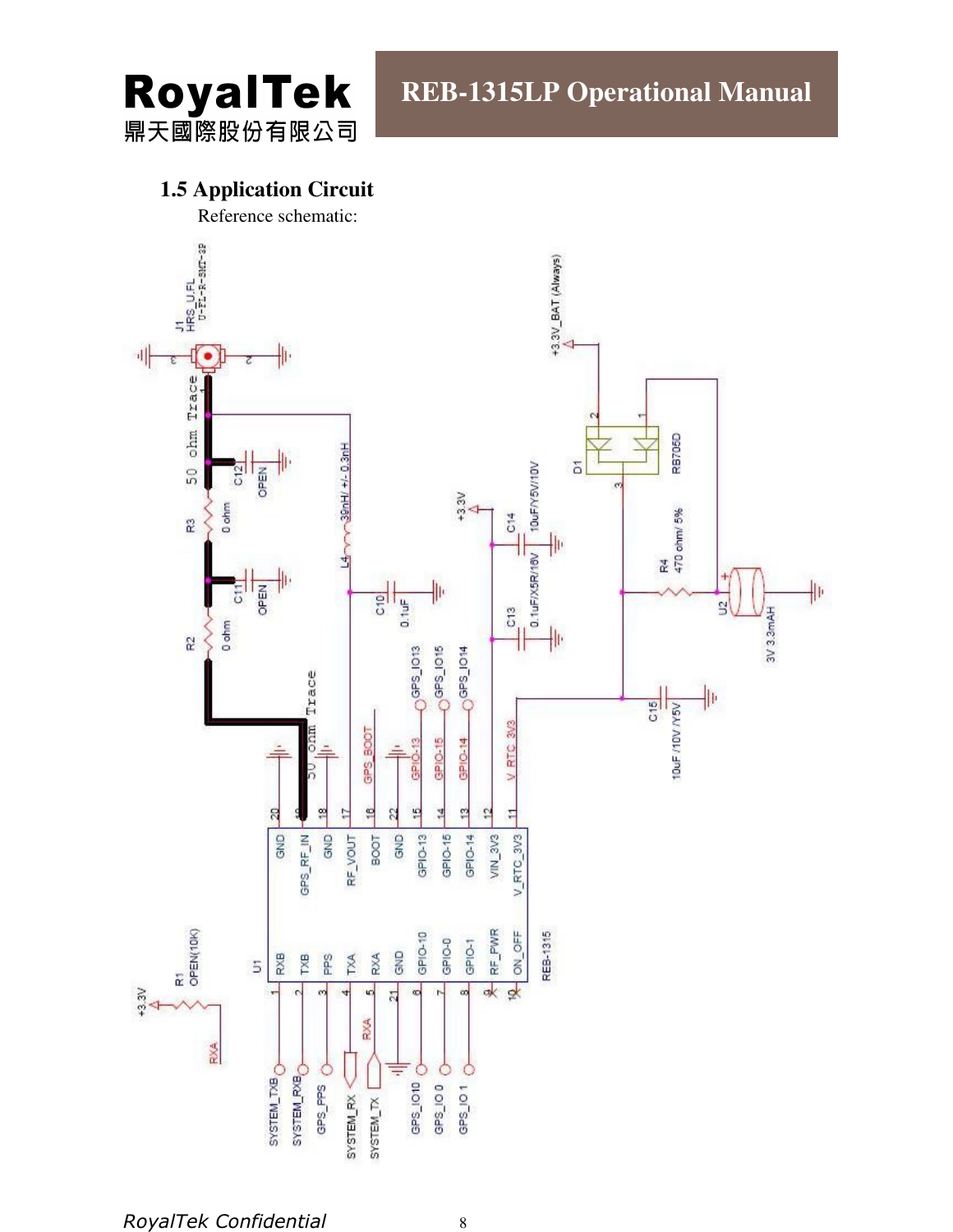# **REB-1315LP Operational Manual**

#### Note:

(1) Ground Planes:

**RoyalTek** 

鼎天國際股份有限公司

These  $pin(18 \cdot 20 \cdot 21 \cdot 22)$  should be connect to ground.

- (2) Serial Interface:
	- (Ⅰ)The TXA pin is the serial output data. Default output GPS protocol. (NMEA sentence ).
	- $(\Pi)$ . The RXA pin is the serial input data. Default output GPS protocol. (NMEA sentence)
	- (Ⅲ) The TXB pin is the serial output data (Default Null)
	- (Ⅳ) The RXB pin is the serial input data (Default Null).
- (3) Backup Battery:

It's recommended to connect a backup battery to V\_RTC\_3V3 pin.

In order to enable the warm start and hot start features of the GPS receiver.

If you use backup battery, should be adding a bypassing capacitor (10uF) at

V\_RTC\_3V3 pin. It can reduce noise and increase the stability.

(4) RF\_IN:

Connecting to the antenna has to be routed on the PCB. The transmission line must to be control impedance from RF\_IN pin to the antenna or antenna connector of your choice. (Impedance  $50\Omega$ )

(5) Power:

Connect VIN\_3V3 pin to DC 3.3V. The power supply must add bypass capacitor (10uF and 1uF).It can reduce the Noise from power supply and increase power stability.

(6) Active antenna bias voltage:

The RF\_VOUT pin(pin 17) is provide voltage 2.85V. If you use active antenna, you can use this pin to provide bias voltage for active antenna, but you must design the RF chock circuit to avoid the RF signal jamming.

PS:

- (1) This pin can provided maximum current is 30mA @ 2.85V.
- (2) The input gain ranges are 19~ 22dB.
- (7) GPIO:

The GPIOs functions are for customer used.

If no use GPIO functions, it don't connect anything.

(8) GPS\_RTC1 3.3V/3.3VSUB :

The GPS\_RTC1 provide one kinds input voltage.

If you select pin 12 VIN\_3V3 voltage then you can ignore 3.3VSUB.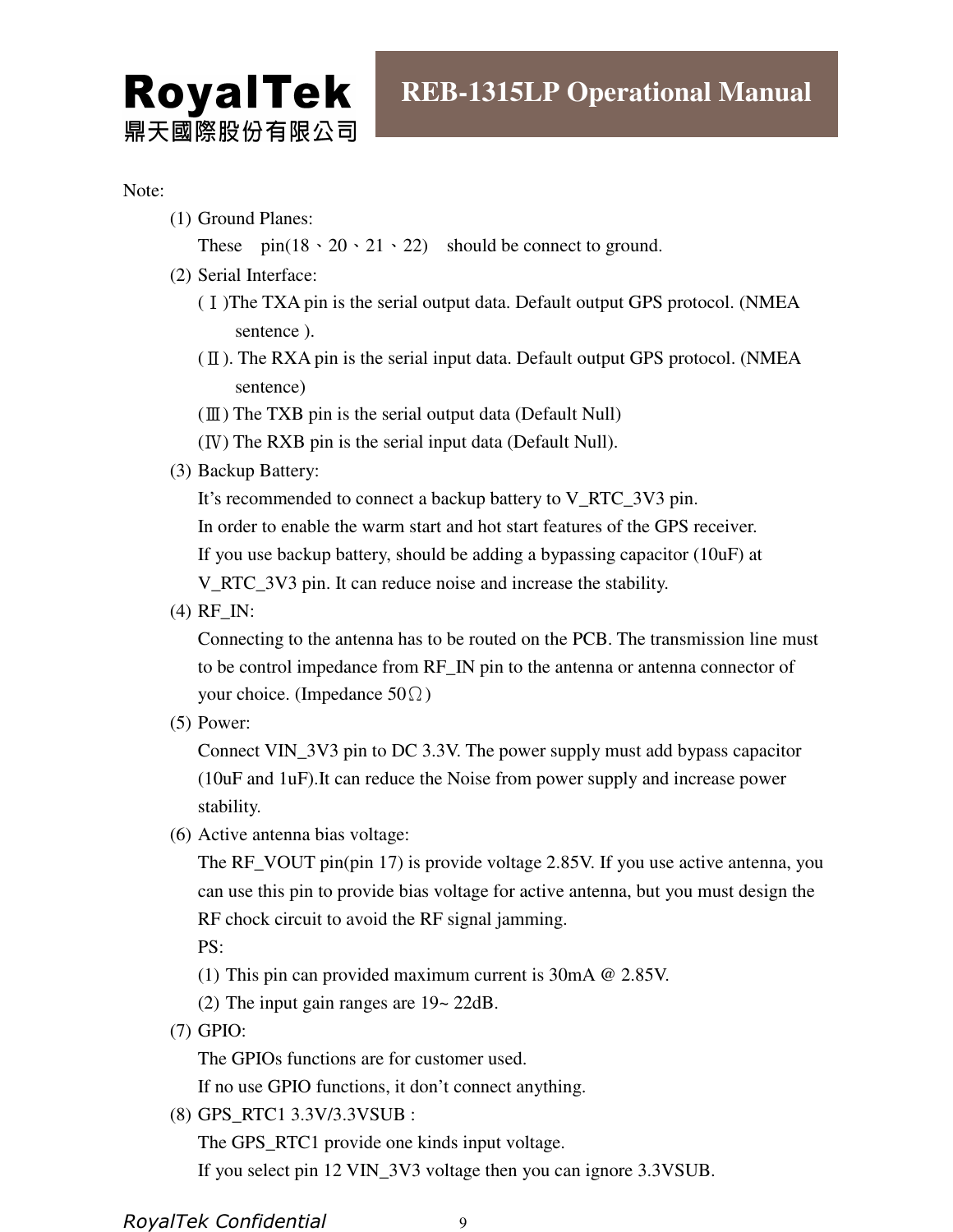

If you choice 3.3VSUB voltage then the power can use by different power supply.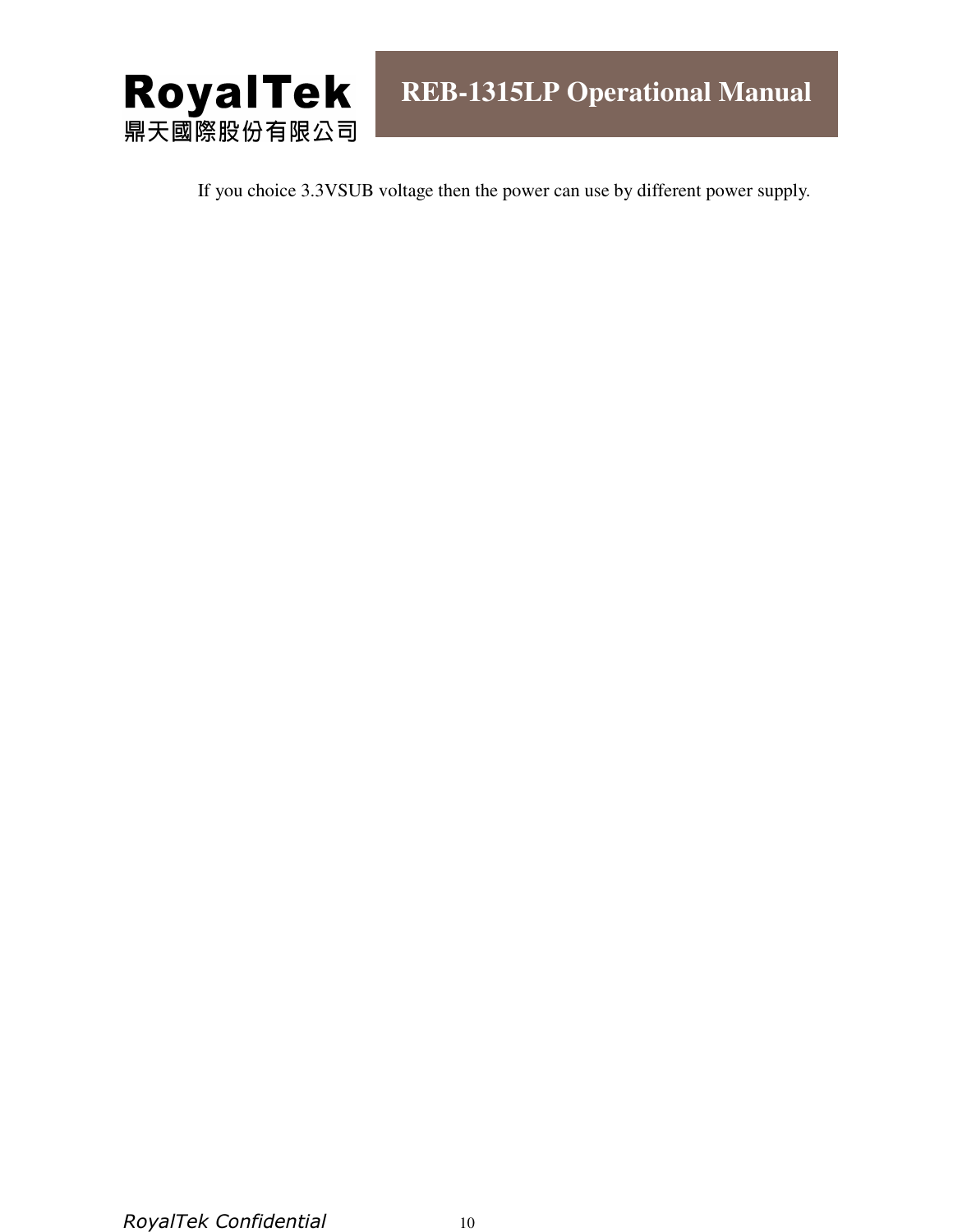

#### **Recommend Layout PAD :**



**TOP View**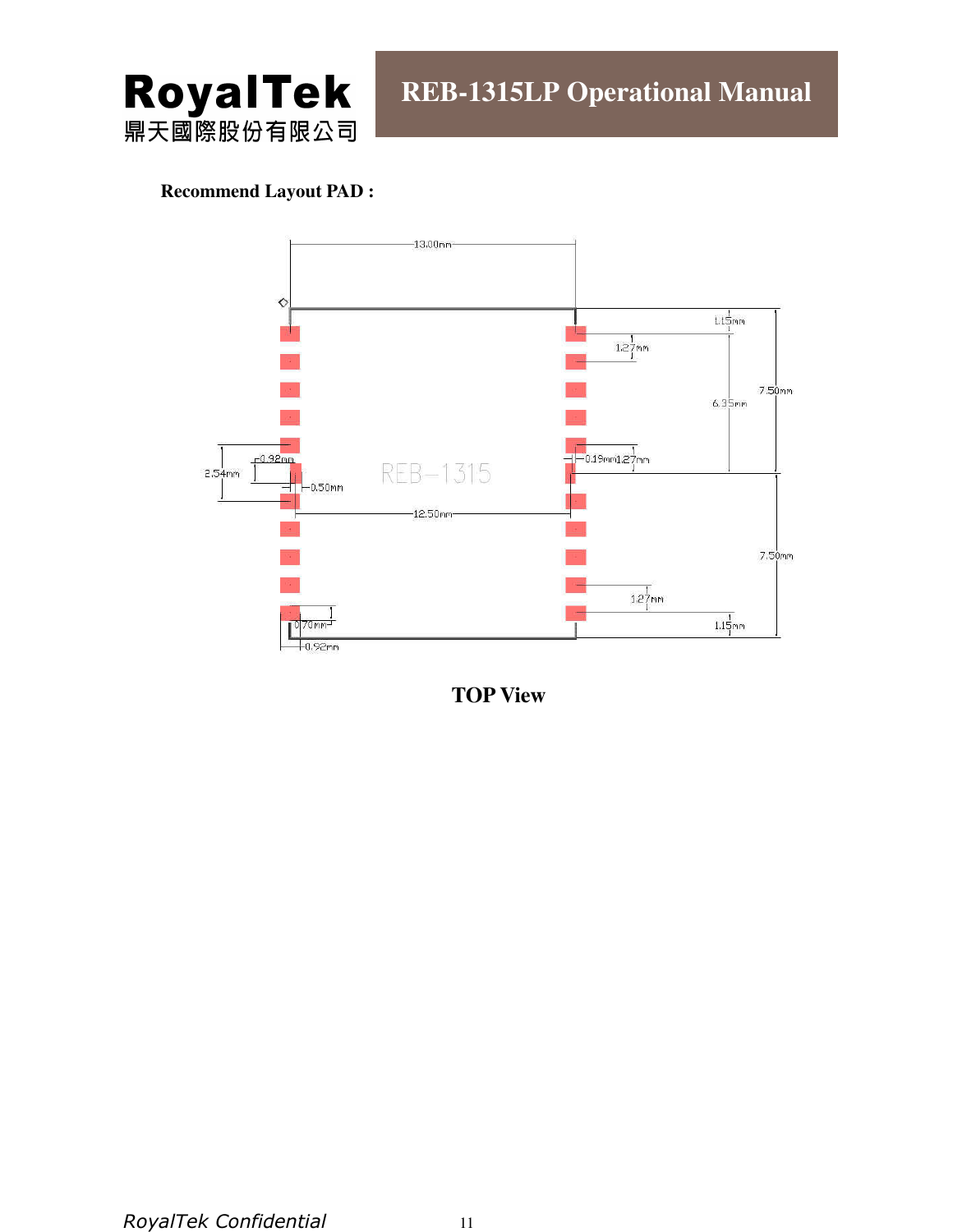

#### **Recommend paste mask pad**

Recommend paste mask pad is shift outside the layout pad 0.2mm(See under figure) Black Block is layout PAD · Blue Block(Gray region is paste mask pad recommend)



**TOP View**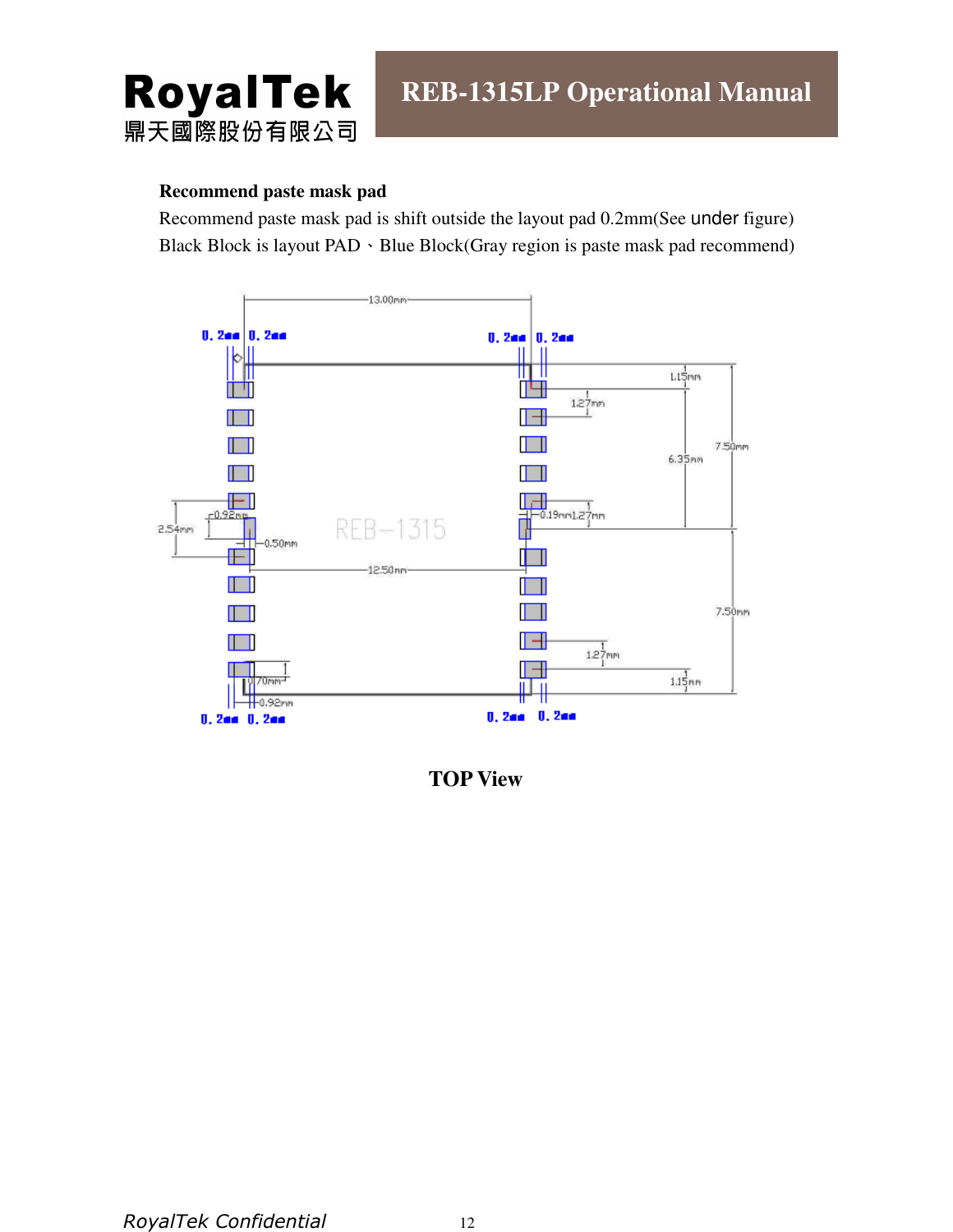

# **1.6 Mechanical Layout**

REB-1315LP dimension







**100 FM**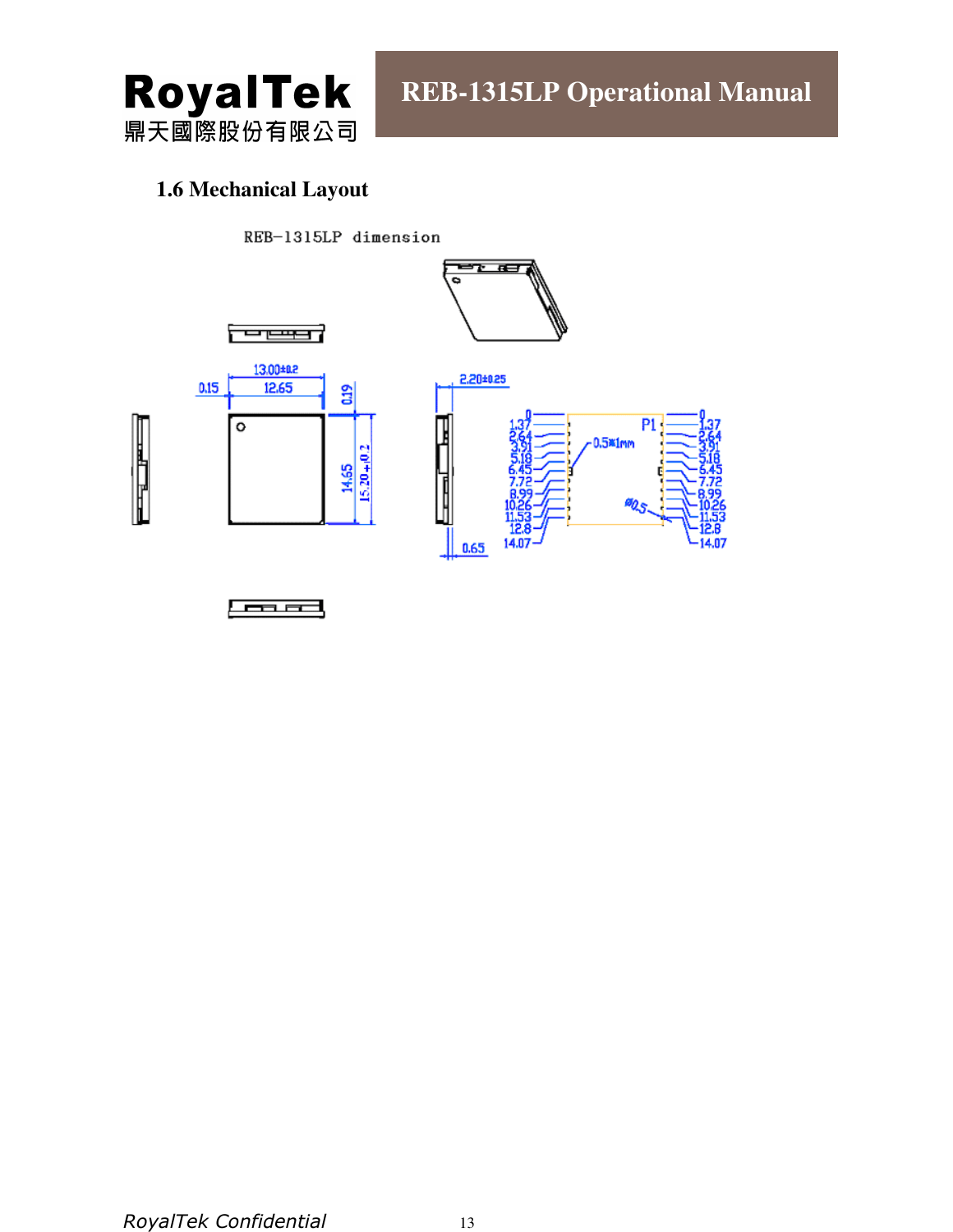

#### **1.7 Hardware interface Interface Pin Number:**

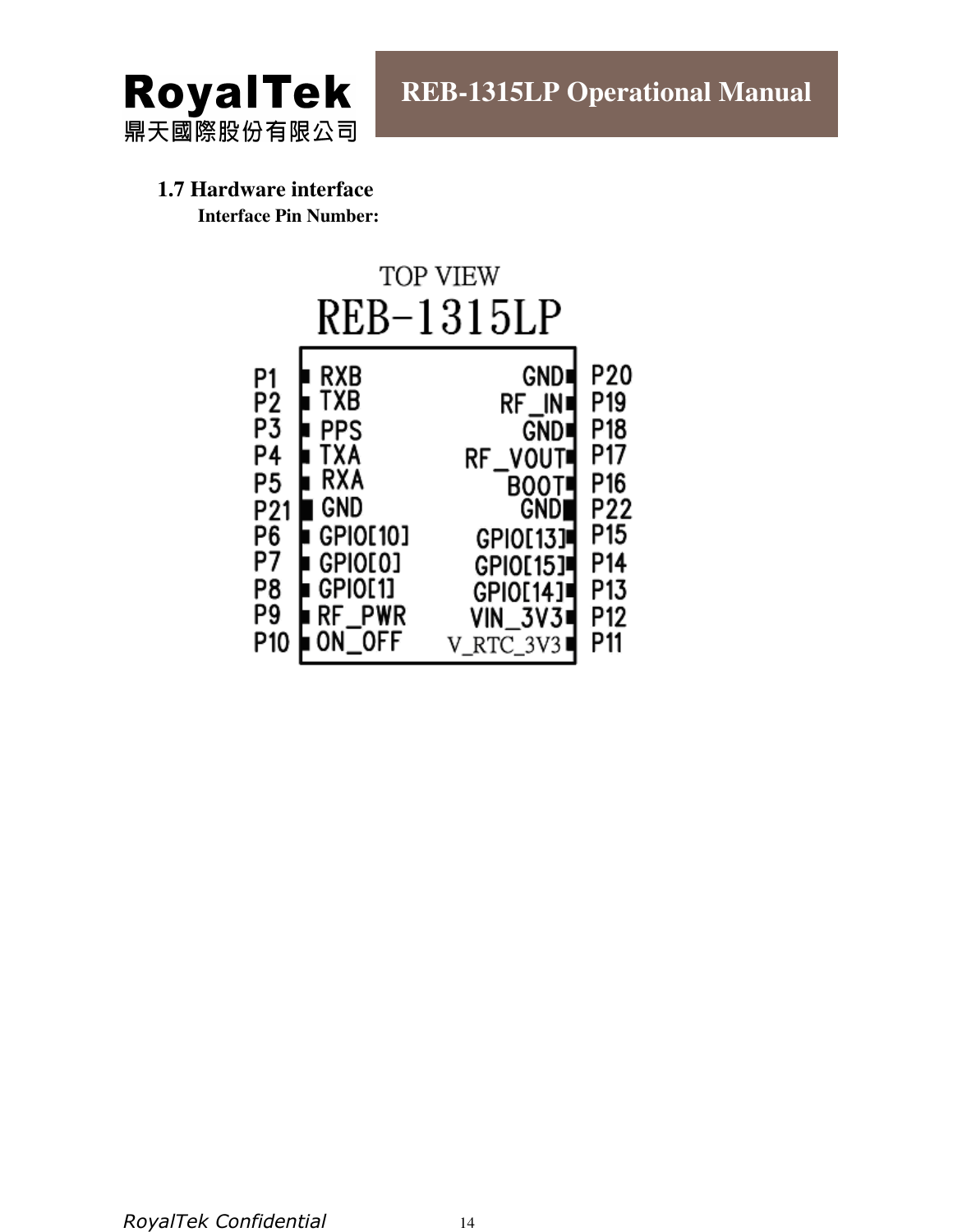# **RoyalTek**<br>鼎天國際股份有限公司

#### **Pin defined:**

|                         | Pin Signal Name |                | I/O Description | Characteristics                                                         |
|-------------------------|-----------------|----------------|-----------------|-------------------------------------------------------------------------|
| $\vert$ 1               | <b>RXB</b>      | I              | Serial port B   | $13.15 \ge V_{\text{H}} \ge 1.995V$ $-0.3V \le V_{\text{H}} \le 0.855V$ |
| $\overline{c}$          | <b>TXB</b>      | $\overline{O}$ | Serial port B   | $2.85V \ge V_{OH} \ge 2.375V$<br>$V_{OL} \le 0.715V$                    |
| $\overline{\mathbf{3}}$ | <b>PPS</b>      | О              | One pulse per   | $2.85V \ge V_{OH} \ge 2.375V$<br>$V_{OL} \le 0.715V$                    |
|                         |                 |                | second          |                                                                         |
| $\overline{4}$          | <b>TXA</b>      | O              | Serial port A   | $2.85V \ge V_{OH} \ge 2.375V$<br>$V_{OL} \le 0.715V$                    |
| 5                       | <b>RXA</b>      | $\mathbf I$    | Serial port A   | $3.15V \ge V_{H} \ge 1.995V$ $-0.3V \le V_{H} \le 0.855V$               |
| 6                       | GPIO[10]        | I/O            | General         | $3.15 \ge V_{th} \ge 1.995V$ $-0.3V \le V_{th} \le 0.855V$              |
|                         |                 |                | purpose I/O     | $2.85V \ge V_{OH} \ge 2.375V$<br>$V_{OL} \le 0.715V$                    |
| 7                       | GPIO[0]         | I/O            | General         | $3.15 \ge V_{th} \ge 1.995V$ $-0.3V \le V_{th} \le 0.855V$              |
|                         |                 |                | purpose I/O     | $2.85V \ge V_{OH} \ge 2.375V$<br>$V_{OL} \le 0.715V$                    |
| 8                       | GPIO[1]         | I/O            | General         | $3.15 \ge V_{th} \ge 1.995V$ $-0.3V \le V_{th} \le 0.855V$              |
|                         |                 |                | purpose I/O     | $2.85V \ge V_{OH} \ge 2.375V$<br>$V_{OL} \leq 0.715V$                   |
| 9                       | RF_PWR          | O              | Indicates       | $V_{OL} = 0V$<br>$V_{OH} = 2.85V$                                       |
|                         |                 |                | power state of  |                                                                         |
|                         |                 |                | RF part         |                                                                         |
| 10                      | ON_OFF          | I              | Edge            | <b>Reserve function</b>                                                 |
|                         |                 |                |                 | triggered soft <b>PS:</b> Let it N.C.                                   |
|                         |                 |                | on/off          |                                                                         |
|                         |                 |                | request.        |                                                                         |
| <sup>11</sup>           | V_RTC_3V3       | I              | <b>Backup</b>   | $DC + 2.5 \sim +3.6V$                                                   |
|                         |                 |                | voltage         | Current $\leq 10uA$                                                     |
|                         |                 |                | supply          |                                                                         |
| 12                      | $VIN_3V3$       | I              | DC Supply       | DC +3.3V±5%                                                             |
|                         |                 |                | Voltage input   |                                                                         |
| 13                      | GPIO[14]        | I/O            | General         | $3.15 \ge V_{\mu} \ge 1.995V$<br>$-0.3V \le V_{\text{H}} \le 0.855V$    |
|                         |                 |                | purpose I/O     | $2.85V \ge V_{OH} \ge 2.375V$<br>$V_{OL} \le 0.715V$                    |
| 14                      | GPIO[15]        | $IVO$          | General         | $-0.3V \le V_{\mu} \le 0.855V$<br>$3.15 \ge V_{\text{H}} \ge 1.995V$    |
|                         |                 |                | purpose I/O     | $2.85V \ge V_{OH} \ge 2.375V$<br>$V_{OL} \le 0.715V$                    |
| 15                      | GPIO[13]        | I/O            | General         | $3.15 \ge V_{th} \ge 1.995V$ $-0.3V \le V_{th} \le 0.855V$              |
|                         |                 |                | purpose I/O     | $2.85V \ge V_{OH} \ge 2.375V$<br>$V_{OL} \le 0.715V$                    |
| 16                      | <b>Boot</b>     | I              | Boot mode       | $-0.3V \le V_L \le 0.855V$<br>$3.15 \ge V_{\text{th}} \ge 1.995V$       |
| 17                      | RF_VOUT         | O              | Supply          | $V_0 = 2.85V \pm 5\%$                                                   |
|                         |                 |                | Antenna Bias    | Current<br>30mA                                                         |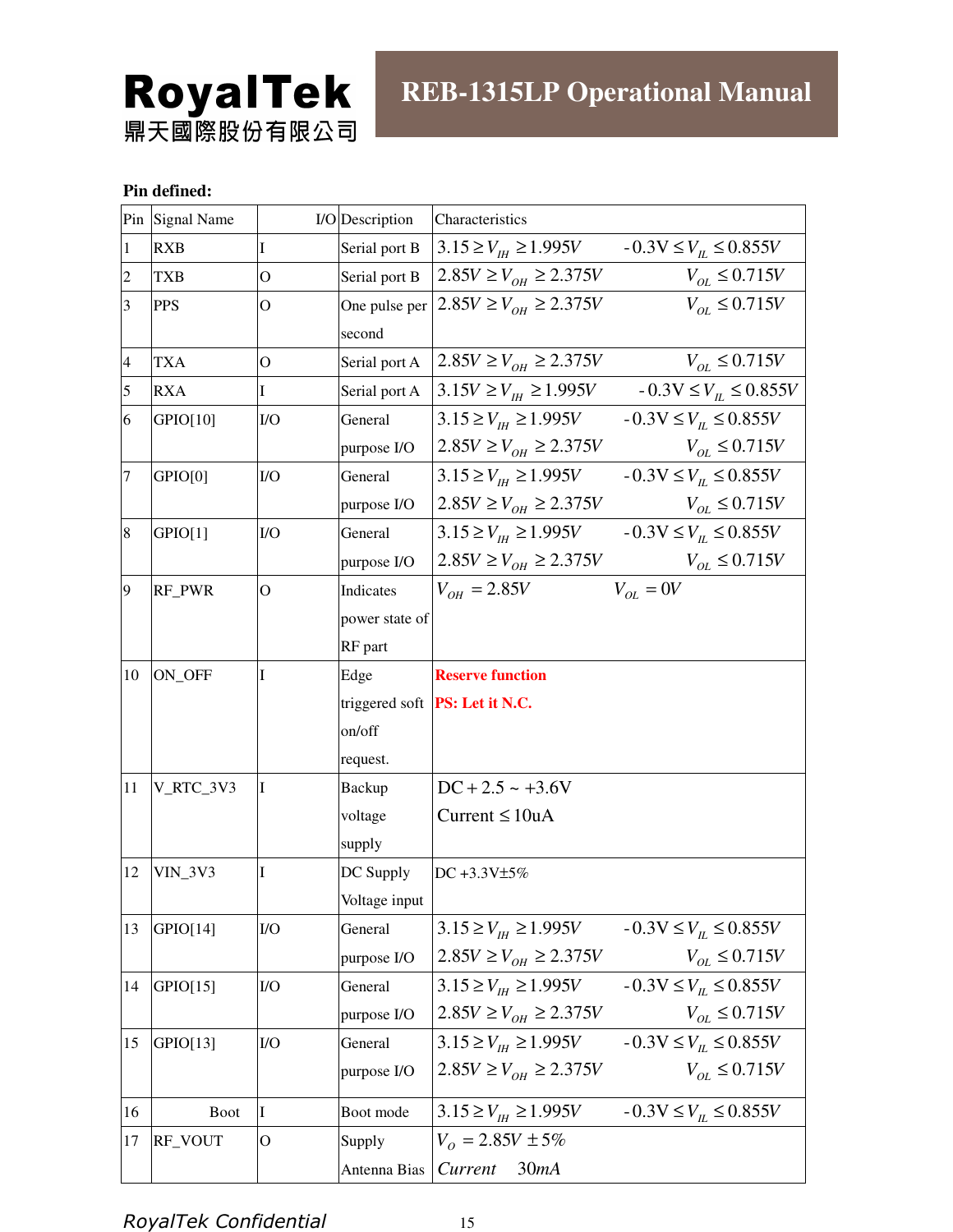# **RoyalTek** 鼎天國際股份有限公司

|           |            |    | voltage           |                                |
|-----------|------------|----|-------------------|--------------------------------|
| 18        | <b>GND</b> | G  | Ground            | Reference Ground               |
| 19        | RF IN      |    | <b>GPS</b> Signal | $50 \Omega \omega 1.57542$ GHz |
|           |            |    | input             |                                |
| <b>20</b> | <b>GND</b> | G  | Ground            | Reference Ground               |
| 21        | <b>GND</b> | ίÌ | Ground            | Reference Ground               |
| 22        | <b>GND</b> | ιŤ | Ground            | Reference Ground               |

#### *VIN\_3V3(+3.3V DC power Input)*

This is the DC power supply input pin for GPS system. It provides voltage to module.

#### **GND**

GND provides the reference ground .

#### **Boot**

Set this pin to high for programming flash.

#### **RXA**

This is the main receiver channel and is used to receive software commands to the board from SIRFdemo software or from user written software. This pin via serial port output GPS NEMA data.

#### **RXB**

This is the auxiliary receiving channel and is used to input differential corrections to the board to enable DGPS navigation. (Default Null).

#### **TXA**

This is the main transmitting channel and is used to output navigation and measurement data to SiRFdemo or user written software.

#### **TXB**

For user's application (not currently used). (Default Null).

#### **RF\_PWR**

This pin indicates state of RF voltage. (Output 2.85V for user)

#### **RF\_IN**

This pin receives GPS analog signal. The line on the PCB between the antenna(or antenna connector) has to be a controlled impedance line (Microstrip at  $50\Omega$ ).

#### **RF\_VOUT**

This pin can provide maximum power 30mA@2.85V for active antenna.

#### **PPS**

This pin provides one pulse-per-second output from the board, which is synchronized to GPS time. This is not available in Trickle Power mode.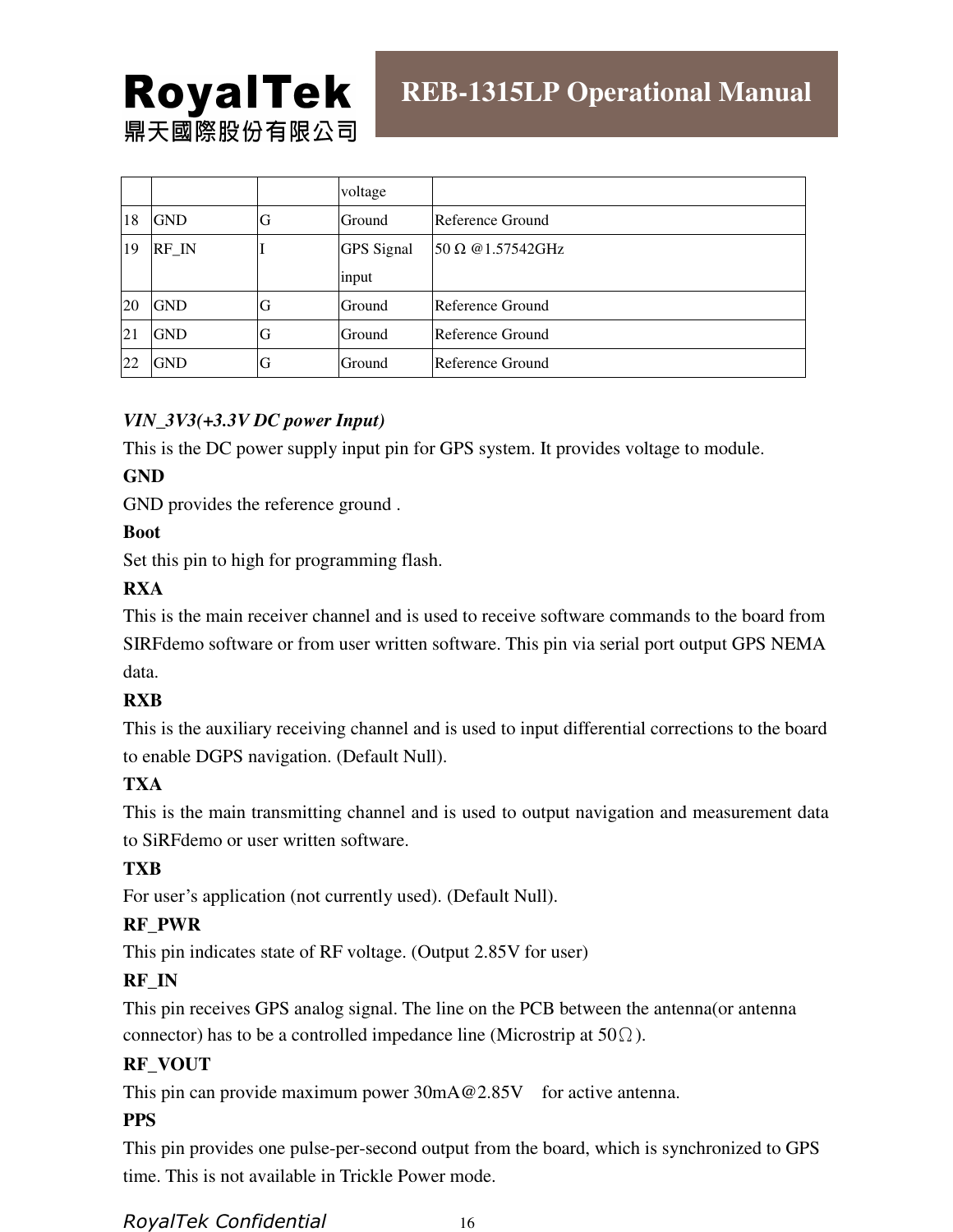

## **V\_RTC\_3V3 (Backup battery )**

This is the battery backup input that powers the SRAM and RTC (Real Time Clock) when main power is removed. Typical current draw is 10uA.

The supply voltage should be between 2.5V and 3.6V.

#### **ON\_OFF (GPS Sleep Mode)**

This pin is triggered soft on/off request. Please shall only used to wake up chip. Control for hibernate. **Please let it N.C.**

#### **GPIO Functions**

Several I/Os are connected to the digital interface connector for custom applications.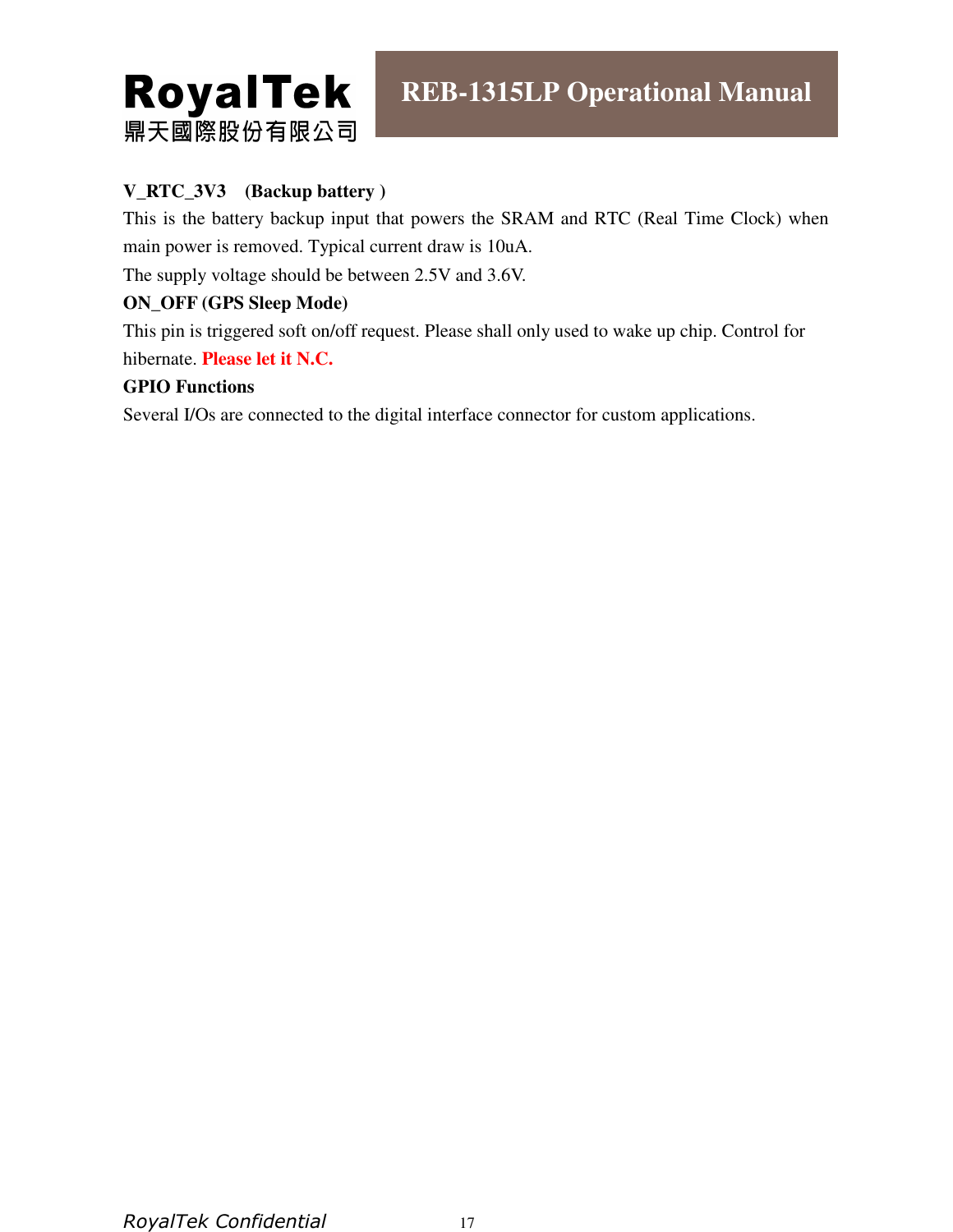

## **2. Software Interface**

#### **NMEA V3.0 Protoco**l

Its output signal level is TTL: 4800 bps (default), 8 bit data, 1 stop bit and no parity. It supports the following NMEA-0183

Messages: GGA, GSA, GSV, RMC .

NMEA Output Messages: the Engine board outputs the following messages as shown in Table 1:

| <b>NMEA Record</b> | <b>Description</b>                     |
|--------------------|----------------------------------------|
| GGA                | Global positioning system fixed data   |
| <b>GSA</b>         | <b>GNSS DOP</b> and active satellites  |
| <b>GSV</b>         | <b>GNSS</b> satellites in view         |
| RMC.               | Recommended minimum specific GNSS data |

**Table 2 NMEA-0183 Output Messages** 

#### **GGA-Global Positioning System Fixed Data**

Table 2 contains the values of the following example:

\$GPGGA, 161229.487, 3723.2475, N, 12158.3416, W, 1, 07, 1.0, 9.0, M, , , ,0000\*18

#### **Table 3 GGA Data Format**

| <b>Name</b>                   | <b>Example</b> | <b>Units</b> | <b>Description</b>                   |
|-------------------------------|----------------|--------------|--------------------------------------|
| Message ID                    | \$GPGGA        |              | GGA protocol header                  |
| <b>UTC Position</b>           | 161229.487     |              | hhmmss.sss                           |
| Latitude                      | 3723.2475      |              | ddmm.mmmm                            |
| N/S Indicator                 | N              |              | N=north or S=south                   |
| Longitude                     | 12158.3416     |              | Dddmm.mmmm                           |
| E/W Indicator                 | W              |              | E=east or W=west                     |
| <b>Position Fix Indicator</b> | 1              |              | See Table 2-1                        |
| <b>Satellites Used</b>        | 07             |              | Range 0 to 12                        |
| <b>HDOP</b>                   | 1.0            |              | Horizontal Dilution of Precision     |
| <b>MSL</b> Altitude           | 9.0            | meters       |                                      |
| Units                         | M              | meters       |                                      |
| Geoid Separation              |                | meters       |                                      |
| Units                         | M              | meters       |                                      |
| Age of Diff. Corr.            |                | second       | Null fields when DGPS is not<br>used |
| Diff. Ref. Station ID         | 0000           |              |                                      |
| Checksum                      | $*18$          |              |                                      |
| $<$ CR $>$ $<$ LF $>$         |                |              | End of message termination           |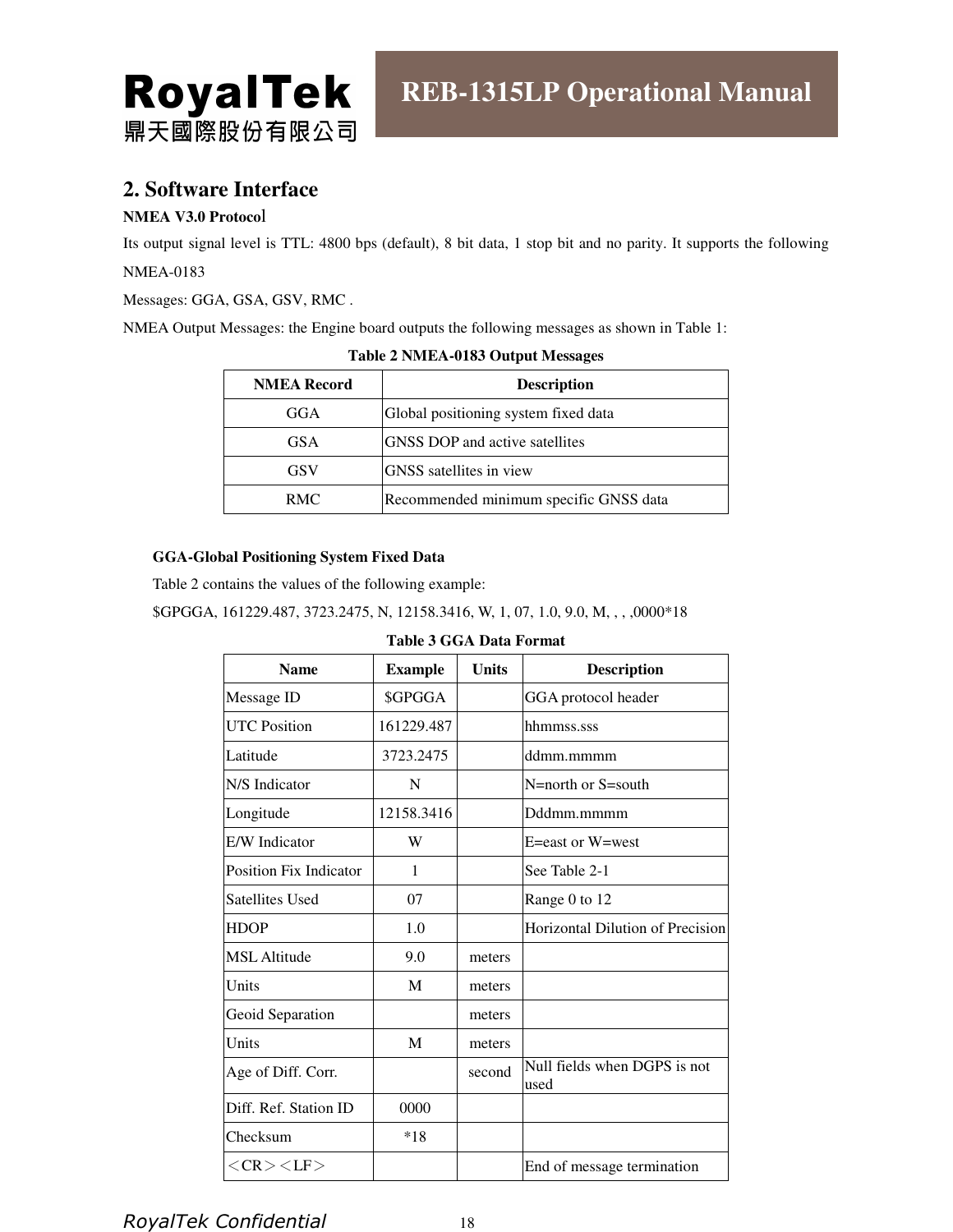

#### **Table 3 Position Fix Indicators**

| Value    | <b>Description</b>                    |  |
|----------|---------------------------------------|--|
| $\theta$ | Fix not available or invalid          |  |
|          | GPS SPS Mode, fix valid               |  |
| 2        | Differential GPS, SPS Mode, fix valid |  |
| $3-5$    | Not Supported GPS PPS Mode, fix valid |  |
| 6        | Dead Reckoning Mode, fix valid        |  |

#### **GSA-GNSS DOP and Active Satellites**

Table 2-4 contains the values of the following example:

\$GPGSA, A, 3, 07, 02, 26, 27, 09, 04, 15, , , , , , 1.8,1.0,1.5\*33

| <b>Name</b>             | <b>Example</b> | Units | <b>Description</b>                    |
|-------------------------|----------------|-------|---------------------------------------|
| Message ID              | \$GPGSA        |       | GSA protocol header                   |
| Mode 1                  | A              |       | See Table 4-2                         |
| Mode 2                  | 3              |       | See Table 4-1                         |
| Satellite Used          | 07             |       | Sy on Channel 1                       |
| Satellite Used          | 02             |       | Sy on Channel 2                       |
|                         |                |       |                                       |
| Satellite Used          |                |       | Sy on Channel 12                      |
| <b>PDOP</b>             | 1.8            |       | <b>Position Dilution of Precision</b> |
| <b>HDOP</b>             | 1.0            |       | Horizontal Dilution of Precision      |
| <b>VDOP</b>             | 1.5            |       | Vertical Dilution of Precision        |
| Checksum                | $*33$          |       |                                       |
| $<<$ CR $><$ $<$ LF $>$ |                |       | End of message termination            |

|  |  |  |  |  | Table 4 GSA Data Format |
|--|--|--|--|--|-------------------------|
|--|--|--|--|--|-------------------------|

#### **Table 5 Mode 1**

| Value | <b>Description</b> |
|-------|--------------------|
|       | lFix not available |
|       | 2D                 |
|       | 3D                 |

**Table 6 Mode 2** 

| Value | <b>Description</b>                              |  |
|-------|-------------------------------------------------|--|
| М     | Manual-forced to operate in 2D or 3D mode       |  |
| A     | Automatic-allowed to automatically switch 2D/3D |  |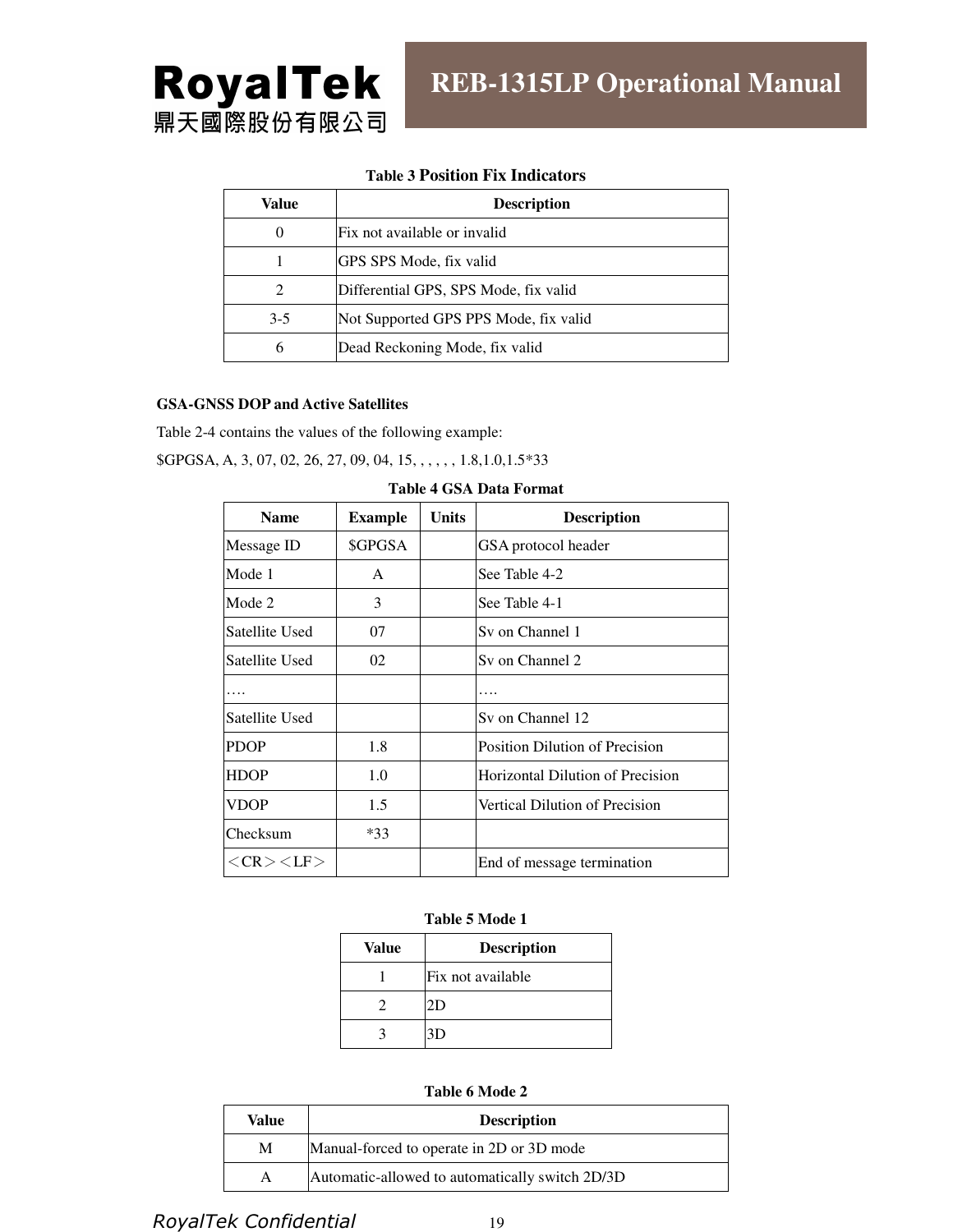**RoyalTek** 鼎天國際股份有限公司

**GSV-GNSS Satellites in View**

Table 7 contains the values of the following example:

\$GPGSV, 2, 1, 07, 07, 79, 048, 42, 02, 51, 062, 43, 26, 36, 256, 42, 27, 27, 138, 42\*71\$GPGSV, 2, 2, 07, 09, 23, 313, 42, 04, 19, 159, 41, 15, 12, 041, 42\*41

| <b>Name</b>                  | <b>Example</b> | <b>Units</b> | <b>Description</b>                    |
|------------------------------|----------------|--------------|---------------------------------------|
| Message ID                   | \$GPGSV        |              | GSV protocol header                   |
| Number of                    | 2              |              | Range 1 to 3                          |
| Messages <sup>1</sup>        |                |              |                                       |
| Messages Number <sup>1</sup> | 1              |              | Range 1 to 3                          |
| Satellites in View           | 07             |              |                                       |
| Satellite ID                 | 07             |              | Channel 1(Range 1 to 32)              |
| Elevation                    | 79             | degrees      | Channel 1(Maximum 90)                 |
| Azimuth                      | 048            | degrees      | Channel 1(True, Range 0 to 359)       |
| SNR (C/No)                   | 42             | $d$ BHz      | Range 0 to 99, null when not tracking |
|                              |                |              |                                       |
| Satellite ID                 | 27             |              | Channel 4(Range 1 to 32)              |
| Elevation                    | 27             | degrees      | Channel 4(Maximum 90)                 |
| Azimuth                      | 138            | degrees      | Channel 4(True, Range 0 to 359)       |
| SNR (C/No)                   | 42             | $d$ BHz      | Range 0 to 99, null when not tracking |
| Checksum                     | $*71$          |              |                                       |
| $<$ CR $>$ $<$ LF $>$        |                |              | End of message termination            |

**Table 7 GGA Data Format** 

<sup>1</sup>Depending on the number of satellites tracked multiple messages of GSV data may be required.

#### **RMC-Recommended Minimum Specific GNSS Data**

Table 8 contains the values of the following example:

\$GPRMC, 161229.487, A, 3723.2475, N, 12158.3416, W, 0.13, 309.62, 120598, ,\*10

| <b>Name</b>         | <b>Example</b> | <b>Units</b> | <b>Description</b>               |
|---------------------|----------------|--------------|----------------------------------|
| Message ID          | \$GPRMC        |              | RMC protocol header              |
| <b>UTC</b> Position | 161229.487     |              | hhmmss.sss                       |
| <b>Status</b>       | A              |              | A=data valid or V=data not valid |
| Latitude            | 3723.2475      |              | ddmm.mmmm                        |
| N/S Indicator       | N              |              | $N =$ north or $S =$ south       |
| Longitude           | 12158.3416     |              | dddmm.mmmm                       |

**Table 8 GGA Data Format**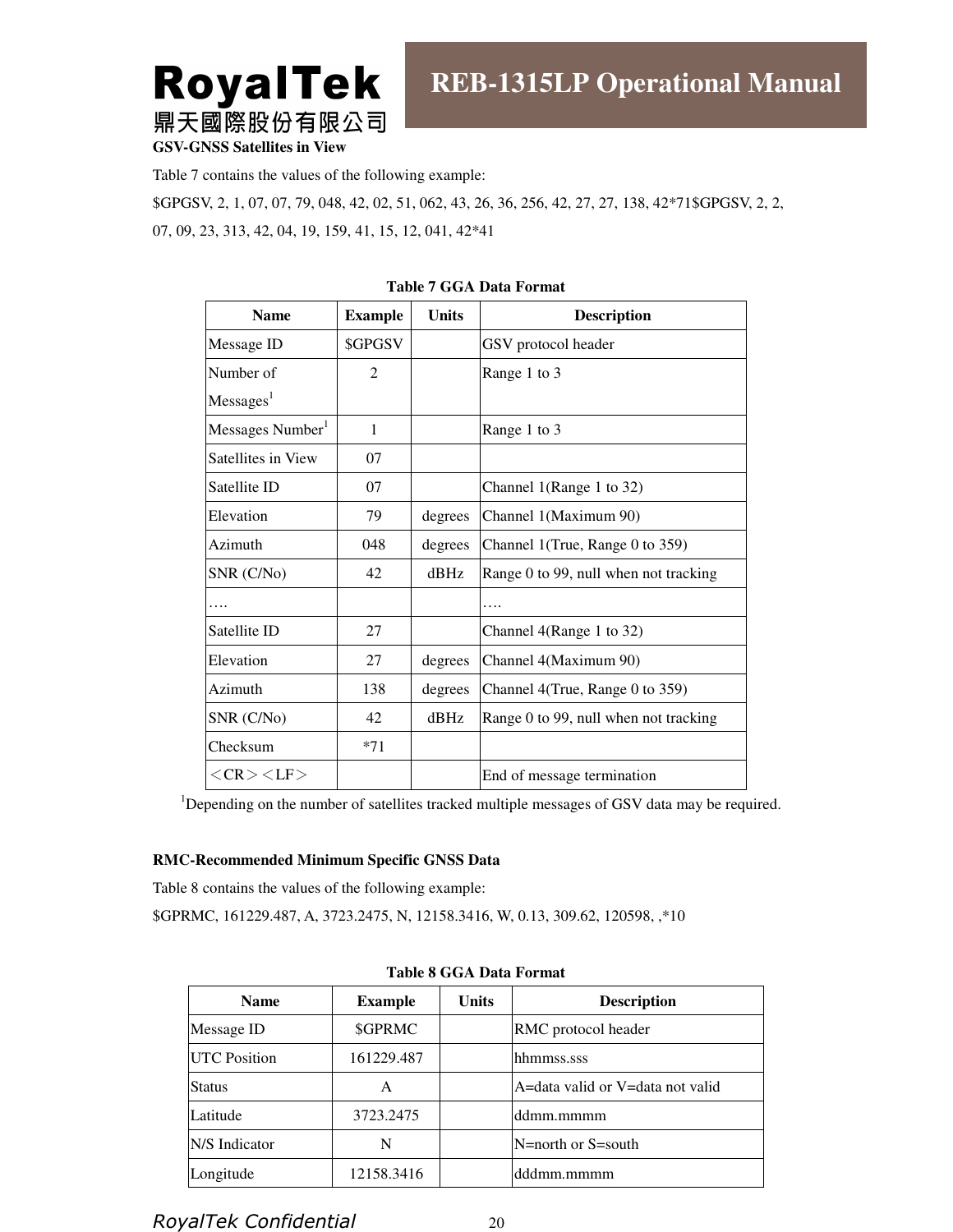# **RoyalTek**<br>鼎天國際股份有限公司

# **REB-1315LP Operational Manual**

| E/W Indicator             | W      |         | $E = east$ or $W = west$   |
|---------------------------|--------|---------|----------------------------|
| Speed Over Ground         | 0.13   | knots   |                            |
| Course Over Ground        | 309.62 | degrees | True                       |
| Date                      | 120598 |         | ddmmyy                     |
| <b>Magnetic Variation</b> |        | degrees | $E = east$ or $W = west$   |
| Mode                      | A      |         | A=Autonomous, D=DGPS, E=DR |
| Checksum                  | $*10$  |         |                            |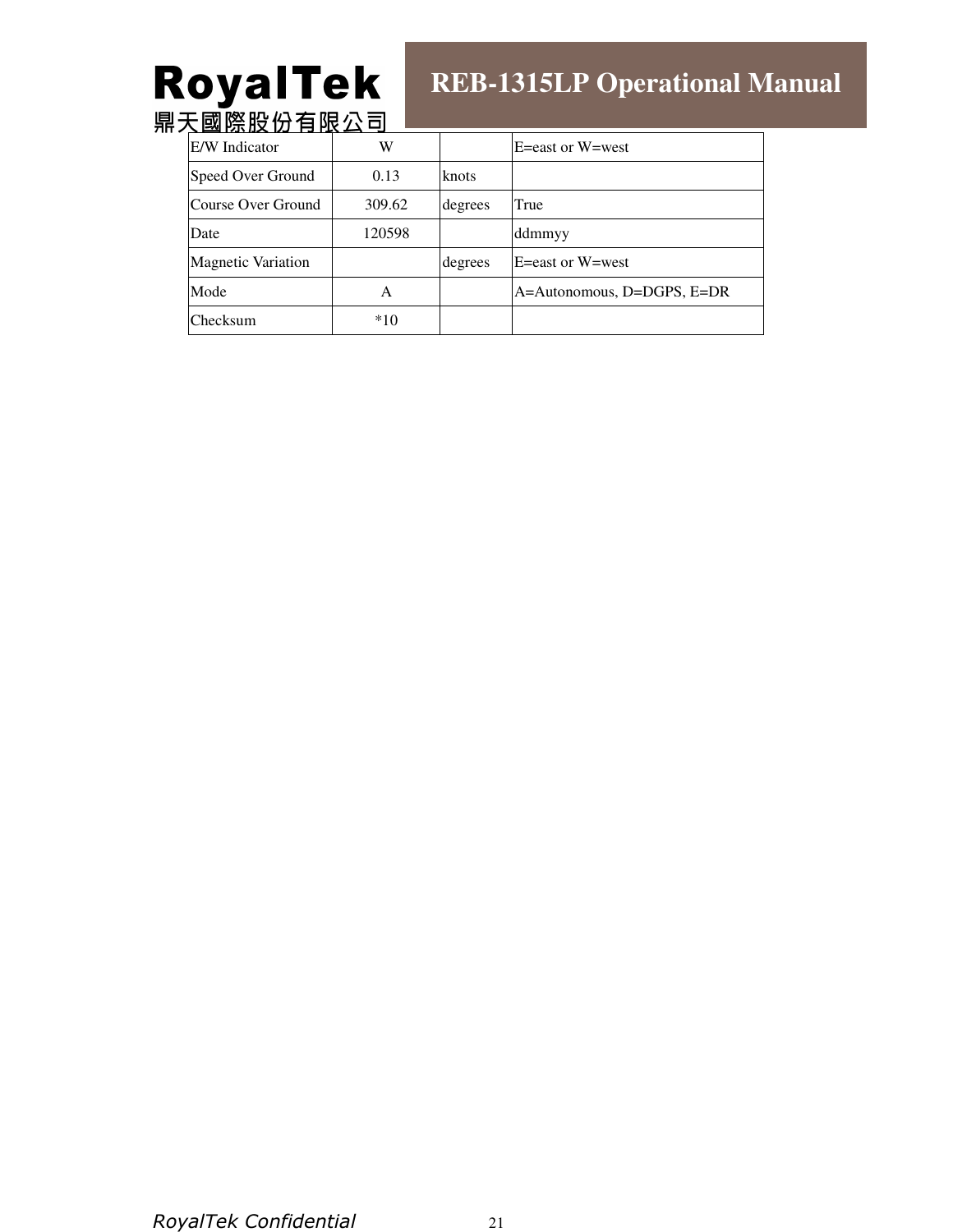# **RoyalTek** 鼎天國際股份有限公司

**3. GPS Receiver User's Tip** 

- A. GPS signal will be affected by weather and environment conditions, so it is recommended to use the GPS receiver under less shielding environments to ensure GPS receiver has better receiving performance.
- B. When GPS receiver is moving, it will prolong the time to fix the position, so it is recommended to wait for the satellite signals locked at a fixed point when first power-on the GPS receiver to ensure to lock the GPS signal at the shortest time.
- C. The following situation will affect the GPS receiving performance:
	- i. Solar control filmed windows.
	- ii. Metal shielded, such as umbrella, or in vehicle.
	- iii. Among high buildings.
	- iv. Under bridges or tunnels.
	- v. Under high voltage cables or near by radio wave sources, such as mobile phone base stations.
	- vi. Bad or heavy cloudy weather.
- D. If the satellite signals can not be locked or encounter receiving problem (while in the urban area), the following steps are suggested:
	- i. Please plug the external active antenna into GPS receiver and put the antenna on outdoor or the roof of the vehicle for better receiving performance.
	- ii. Move to another open space or reposition GPS receiver toward the direction with less blockage.
	- iii. Move the GPS receiver away from the interferences resources.
	- iv. Wait until the weather condition is improved.
- E. While a GPS with a backup battery, the GPS receiver can fix a position immediately at next power-on if the build-in backup battery is full-recharged.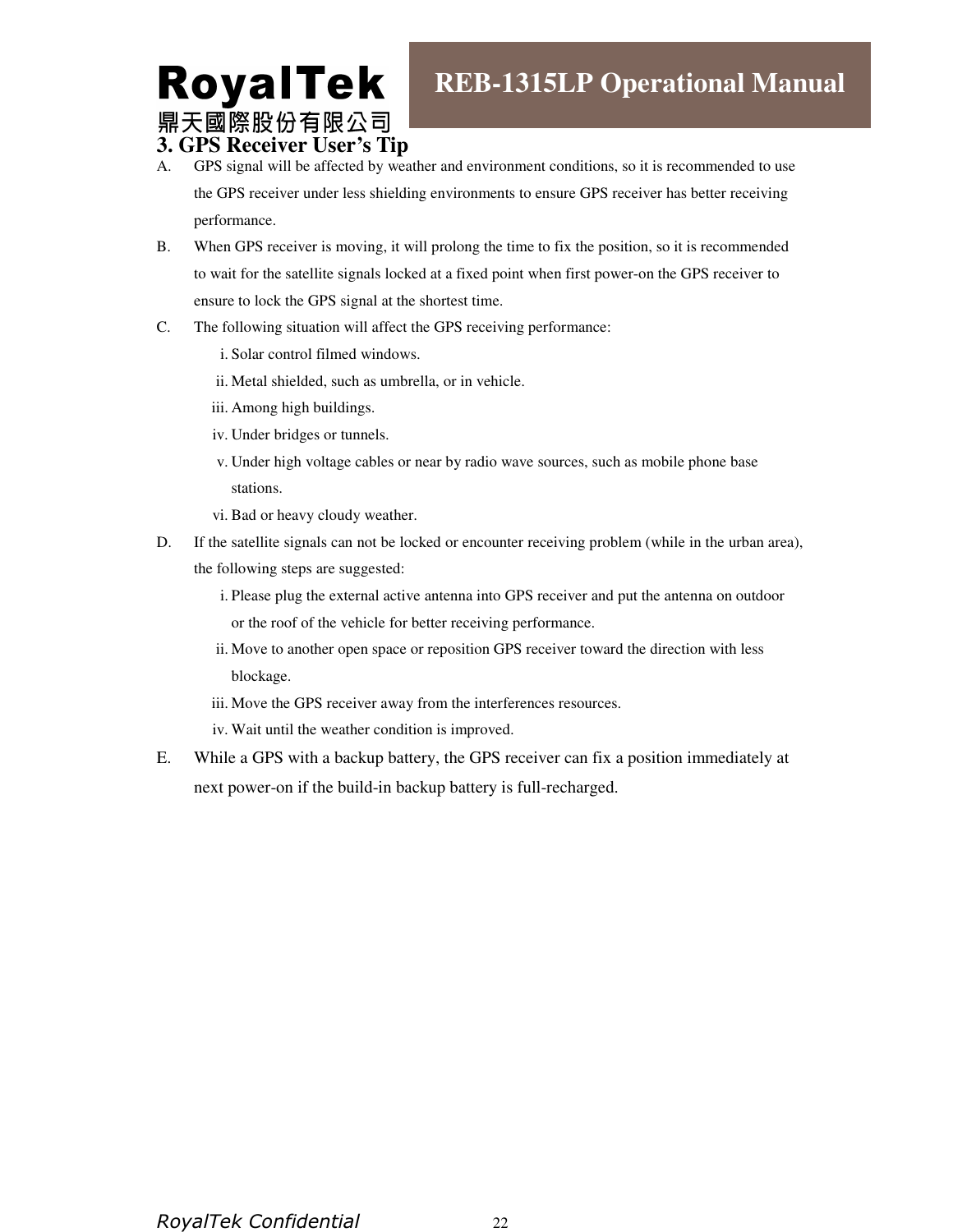

## **4. Package Specification and Order Information**

Shipment Method: Tape and reel

SMT type with stamp holes (22 holes)



# **5. Matching active antenna**

| Model              | RTK P/N     | Picture |
|--------------------|-------------|---------|
| <b>REB-1315LPN</b> | ZANTEN1257G |         |
|                    | ZANTEN1241G |         |
| <b>REB-1315LP</b>  | ZANTEN1229G |         |
|                    | ZANTEN1263G |         |